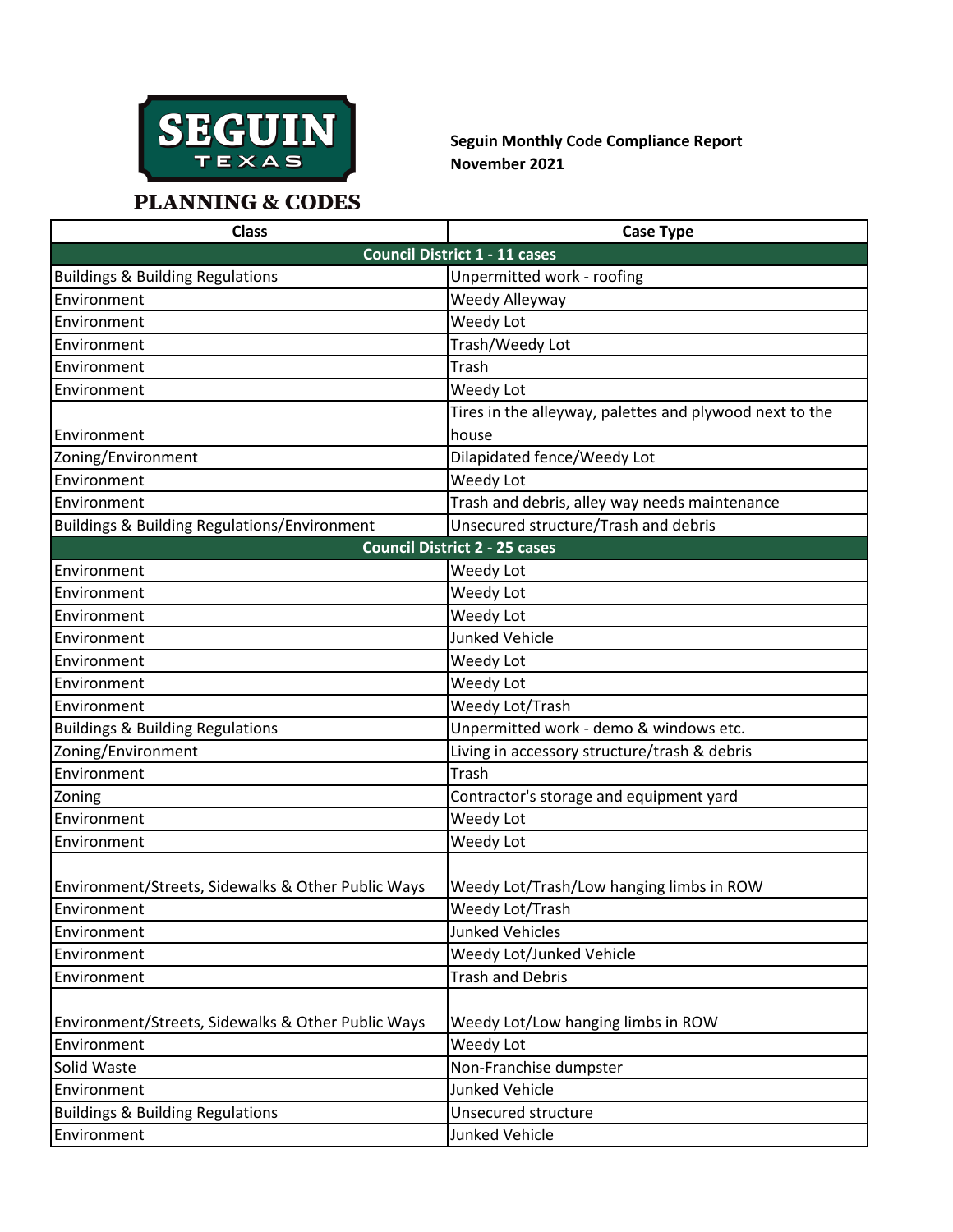| Environment                                             | Trash/Junked Vehicle                                   |
|---------------------------------------------------------|--------------------------------------------------------|
|                                                         | <b>Council District 3 - 6 cases</b>                    |
| Environment                                             | <b>Weedy Lot</b>                                       |
| Environment                                             | Weedy Lot                                              |
| Streets, Sidewalks & Other Public Ways                  | Trailer on street                                      |
| <b>Buildings &amp; Building Regulations</b>             | Apartment in back not compliant. Electrical fire.      |
| <b>Buildings &amp; Building Regulations/Environment</b> | House fire 3/24/21/Trash and debris/Weedy Lot          |
| <b>Buildings &amp; Building Regulations</b>             | Unpermitted construction                               |
| <b>Council District 4 - 9 cases</b>                     |                                                        |
| Environment                                             | Weedy Lot                                              |
| Environment                                             | Weedy Lot                                              |
| Environment                                             | Weedy Lot                                              |
| Environment                                             | <b>Junked Vehicles</b>                                 |
| Environment                                             | Weedy Lot                                              |
| Environment                                             | Weedy Lot                                              |
| Environment                                             | Weedy Lot                                              |
| Environment                                             | Trash                                                  |
| Environment                                             | <b>Weedy Lot</b>                                       |
| <b>Council District 5 - 10 cases</b>                    |                                                        |
| Solid Waste                                             | Grass clippings blown onto the streets                 |
| Environment                                             | Weedy Lot                                              |
| Environment                                             | Weedy Alleyway                                         |
| Environment                                             | Weedy Lot                                              |
| Environment                                             | Weedy Lot                                              |
| Environment                                             | Weedy Lot                                              |
|                                                         |                                                        |
| Streets, Sidewalks & Other Public Ways/Environment      | Low hanging limbs in ROW/Weedy Lot                     |
| Environment                                             | Weedy Lot                                              |
| Streets, Sidewalks & Other Public Ways                  | Low hanging limbs in ROW                               |
| <b>Buildings &amp; Building Regulations/Solid Waste</b> | Unpermitted construction/Non-franchise dumpter         |
| <b>Council District 6 - 20 cases</b>                    |                                                        |
| Environment                                             | Weedy Lot                                              |
| Environment                                             | Weedy Lot                                              |
| Environment                                             | Weedy Lot                                              |
|                                                         |                                                        |
| Zoning                                                  | Operating an outdoor music festival without permits    |
| Environment                                             | Weedy Lot                                              |
| Environment                                             | Weedy Lot                                              |
|                                                         | Construction business "ruining the streets and         |
| Zoning                                                  | neighborhood".                                         |
| Environment                                             | stack of wood leaning on fence at 260 Signal Hill      |
| Environment                                             | Weedy Lot                                              |
| Environment                                             | Weedy Lot                                              |
| Environment                                             | Weedy Lot                                              |
| Streets, Sidewalks & Other Public Ways                  | Obstruction at intersection (stop sign)                |
|                                                         |                                                        |
| <b>Buildings &amp; Building Regulations</b>             | Fence questions. Removing one side. Building new side. |